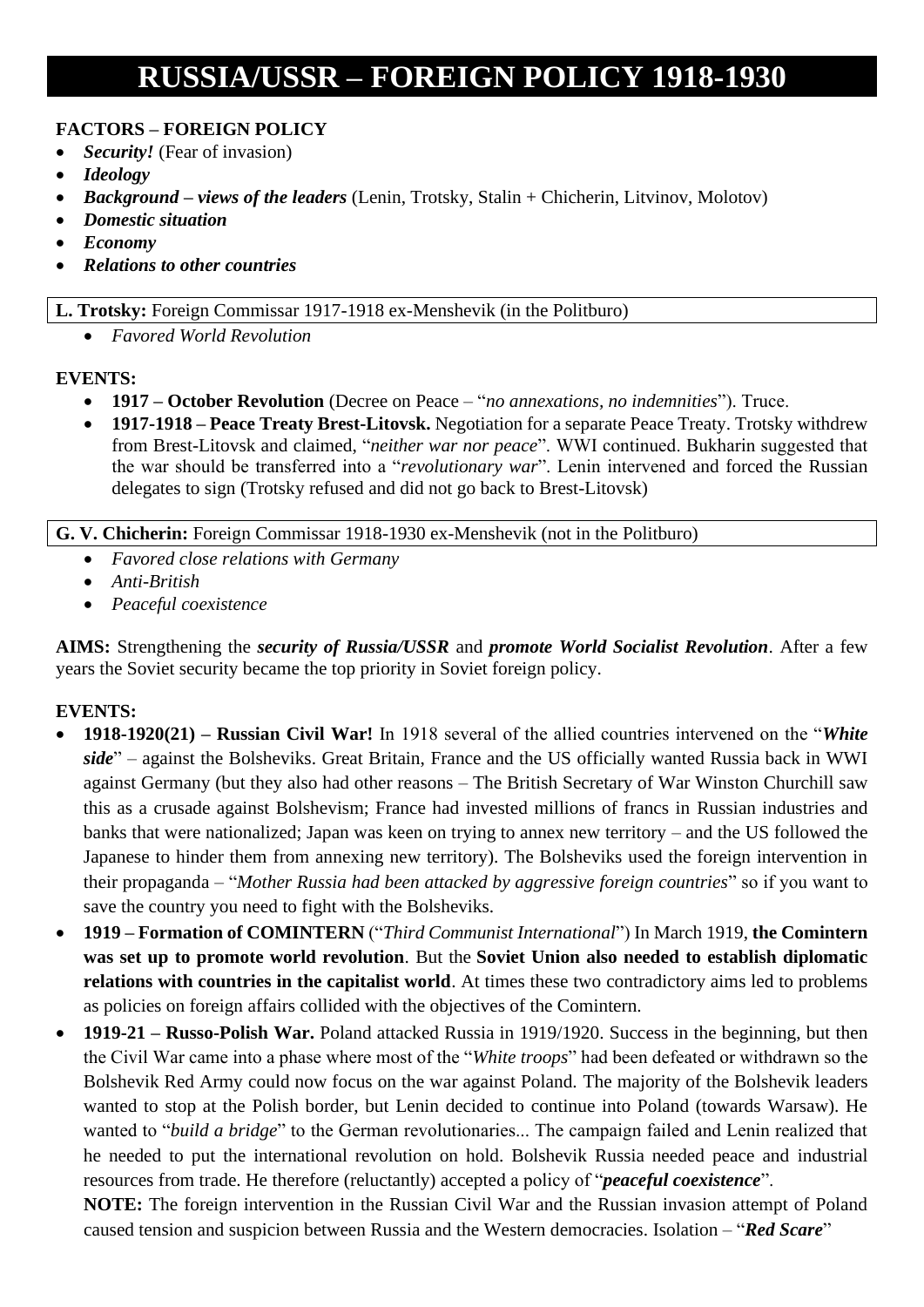- **1921 – Anglo-Soviet trade agreement**
- **1922 – Treaty of Rapallo** (Soviet Union and Germany diplomacy, trade and military development)
- **1923 – Soviet agents in Persia, Afghanistan and India.** British protests against the activities of Soviet Agents – threat to cancel the Trade Agreement from 1921.
- **1924 – Great Britain recognized the USSR** (Labour Government Ramsay MacDonald)
- **1924 – "Zinoviev Letters"** published in the Conservative newspaper Daily Mail (four days before the election). Fake letters that caused tension between Great Britain and the USSR. The Conservative won the British election and would dominate the government to 1930. They suspended the dealings with the USSR all through 1925.
- **1926 – GB General Strike –** USSR (The Russian Central Council of Trade Unions sent a cheque for £26,000 (a considerable sum) to the Trades Union Congress (TUC), the national leadership of the trade unions. The TUC leadership sent it back to prevent the British government from claiming that they were in the pay of the Bolsheviks). More tension between Great Britain and the USSR.
- **1926 – Treaty of Berlin.** Reaffirmed the terms of the Treaty of Rapallo (to remain for five years). Pledge of neutrality if either one was attacked by another power. Strengthen the economic and military cooperation between the USSR and Germany. In 1932 47% of the total Russian import came from Germany. German firms in the USSR manufactured guns, shells, aircrafts, tanks...
- **1927 – 1930 Diplomatic relations between GB and the USST broken** temporarily. In 1927 the British police mounted a full-scale raid on the premises of the Russian trade mission in London, which was suspected of being the center of a Soviet spy ring. Known as the Arcos raid, it led to the breaking off of diplomatic relations.
- **1927 – USSR support for the Chinese Communist Party** (Stalin's advice)
- **1927 – "War Scare" situation.** Stalin used the situation and used the 1921 decision the "*ban on factionalism*" to get rid of the "*rightist opposition*".

# **Change of foreign policy under Stalin – towards "Socialism in One Country" and protect the interests of the USSR!**

# **Situation around 1930:**

- Lenin had favored security as well as the spread of the proletarian revolution. Stalin favored security and focused on the development of the USSR – **not** the spread of the proletarian revolution. Instead he wanted the USSR to be the leader of the combined socialist world. The interest of the USSR should always come first. Foreign Communist Parties should be subservient to the USSR.
- Germany was a favored trade partner in the 1920's (Treaty of Rapallo diplomatic, economic and military cooperation – in 1932 47% of the total Russian import came from Germany)
- Great Britain was seen with suspicion and the relations between Russia/USSR and Great Britain were strained in the 1920's (even though Great Britain made a trade agreement with Russia in 1921 and diplomatically recognized the USSR in 1924)
- By the end of 1932 the USSR was recognized as a European power again. Foreign powers had begun to do business with Russia again. There was no united "*capitalist front*" against the USSR. In 1933 the USA recognized the USSR.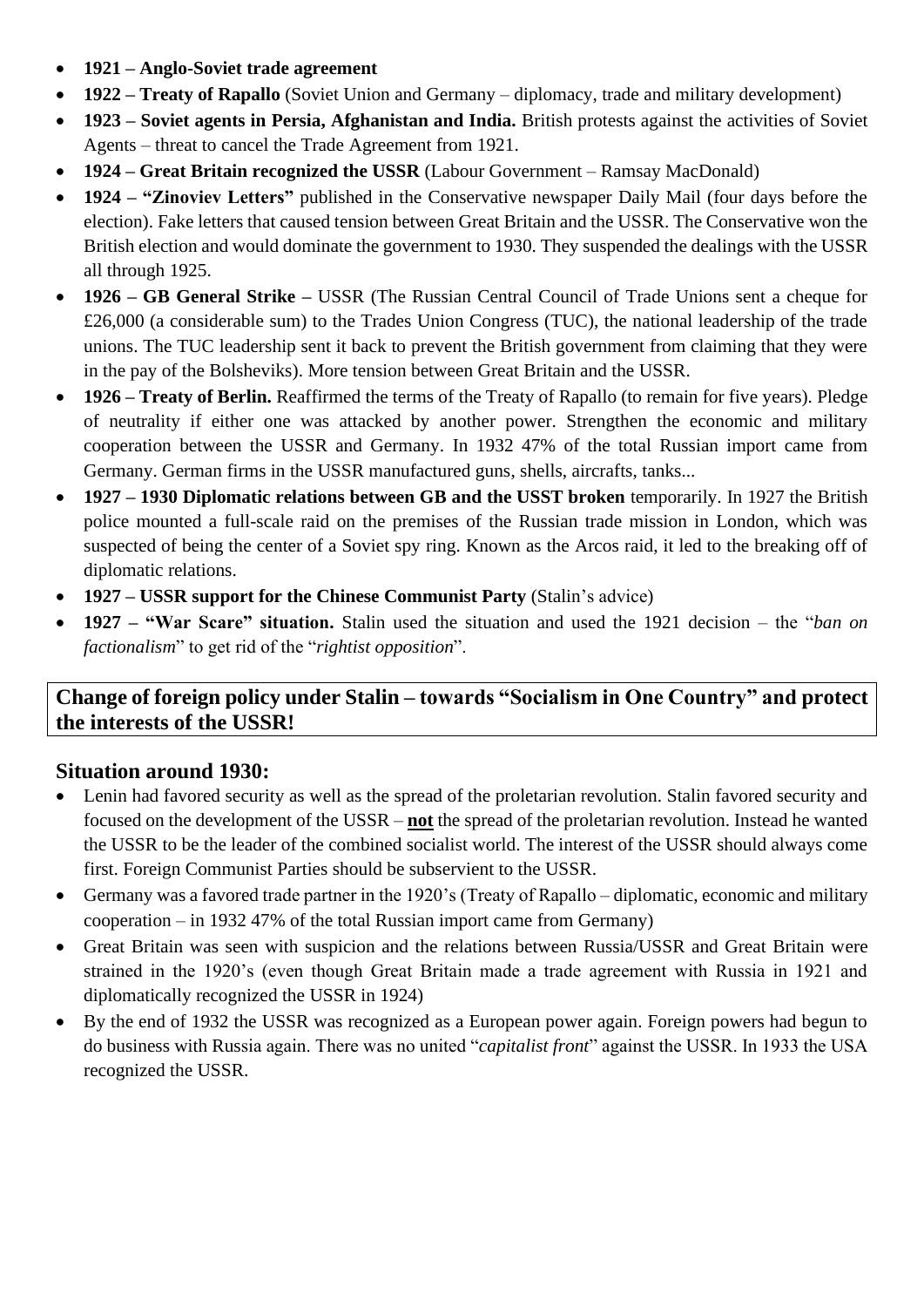# **RUSSIA/USSR – FOREIGN POLICY 1931-1939**

#### **M. M. Litvinov:** Foreign Commissar 1930-1939 (May) ex-Menshevik (not in the Politburo)

- *Favored disarmament*
- *Pro-British*
- *Favored collective security*
- *USSR joined the League of Nations 1934*
- *Suspicious of Germany*
- *Signed the Kellogg-Briand Pact 1939*

# **AIMS:** *Security for the USSR* and *Collective Security – against fascism*.

# **EVENTS:**

- Between 1931-1933 Japan took over the Chinese region of Manchuria. It became a Japanese puppet state named Manchukuo. Stalin saw it as a threat to Siberia.
- Hitler became the German Chancellor, January 1933. In "*Mein Kampf*" he had claimed that Ukraine was going to be used for grain acquisition, Caucasus for oil and the Urals for minerals. Hitler was openly an anti-communist. In 1936 he established the Anti-Comintern with Japan. Its main goal was to combat Communism.
- At first Stalin though was fairly positive about Hitler and the Nazi take-over. It could prevent an Anglo-French rapprochement with Germany and hold back French ambitions in Europe. Hitler also promised to continue previous arrangements with Russia. In 1933 he ratified a 10-year extension of the Neutrality Pact (negotiated in 1931).
- When Germany and Poland agreed to settle their differences and make a non-aggression pact Stalin became "*concerned*".
- Because of these problems the Soviet Unions started a campaign "**Soviet return to Europe**".

## **The "***Soviet return to Europe***":**

- The Secret military co-operation with Germany ended (although Stalin in an attempt to appease Hitler continued to support him and Germany with raw materials).
- In May 1934 Russia signed a "*Russo-Polish*" non-aggression pact
- In June 1934 the relations between the **USSR and Romania** was resumed, with the Soviet Union recognizing the loss of Bessarabia.
- In September 1934 the USSR **joined the League of Nations** (which at this time Germany and Japan just  $left...$ ).
- In May 1935 **Russia and France signed a mutual defence treaty**. They would support each other if either were attacked by another power.
- Later in May **Russia also signed a mutual defence treaty with Czechoslovakia**. Russia would come to Czechoslovakia's aid only if France fulfilled their 1924 non-aggression treaty with Czechoslovakia.
- In July/August during the  $7<sup>th</sup>$  Comintern Congress (in Moscow) the revolutionary action taken against the "*Bourgeois Governments*" was halted. Now Stalin encouraged co-operation instead – within "**Popular Fronts**" against right-wing Fascism. France and Spain were the only countries to form Popular Fronts.
- In October 1935 Italy started the invasion of Abyssinia. Russia demanded oil, coal and steel sanctions against Italy – in vain… The relation between Russia and Germany reached another "*low*" 1936-1937, following the German denunciation of the 1925 Locarno agreement in March 1936 and the establishment of the Anti-Comintern Pact in November 1936.
- In July 1936 **the Spanish Civil War** started. Hitler and Mussolini aided Franco and the Nationalists. The USSR urged (through the foreign Minister Litvinov) the League of Nations to intervene on the behalf of the Spanish Republican Government. Instead of intervening Great Britain and France stood behind a nonintervention agreement that most European countries followed – but not Germany, Italy and in the end the USSR (that sent a modest amount (up to 1938) of equipment and help to the Republican Government, which was paid for by the Spanish Gold Reserve…).
- In July 1936 the Straits Convention was signed in Montreux. This conference restored Turkish sovereignty over the Straits but allowed Black Sea powers to send their warships through in time of peace, while warships of other countries were banned. This treaty replaced the Treaty of Lausanne (1923) which demilitarised the Straits, which would be guaranteed by Britain, France, and Italy – and permitted the transit of all merchant and warships while Turkey was at peace. The USSR had supported the Turkey demands at Montreux and they had now been to some extent successful.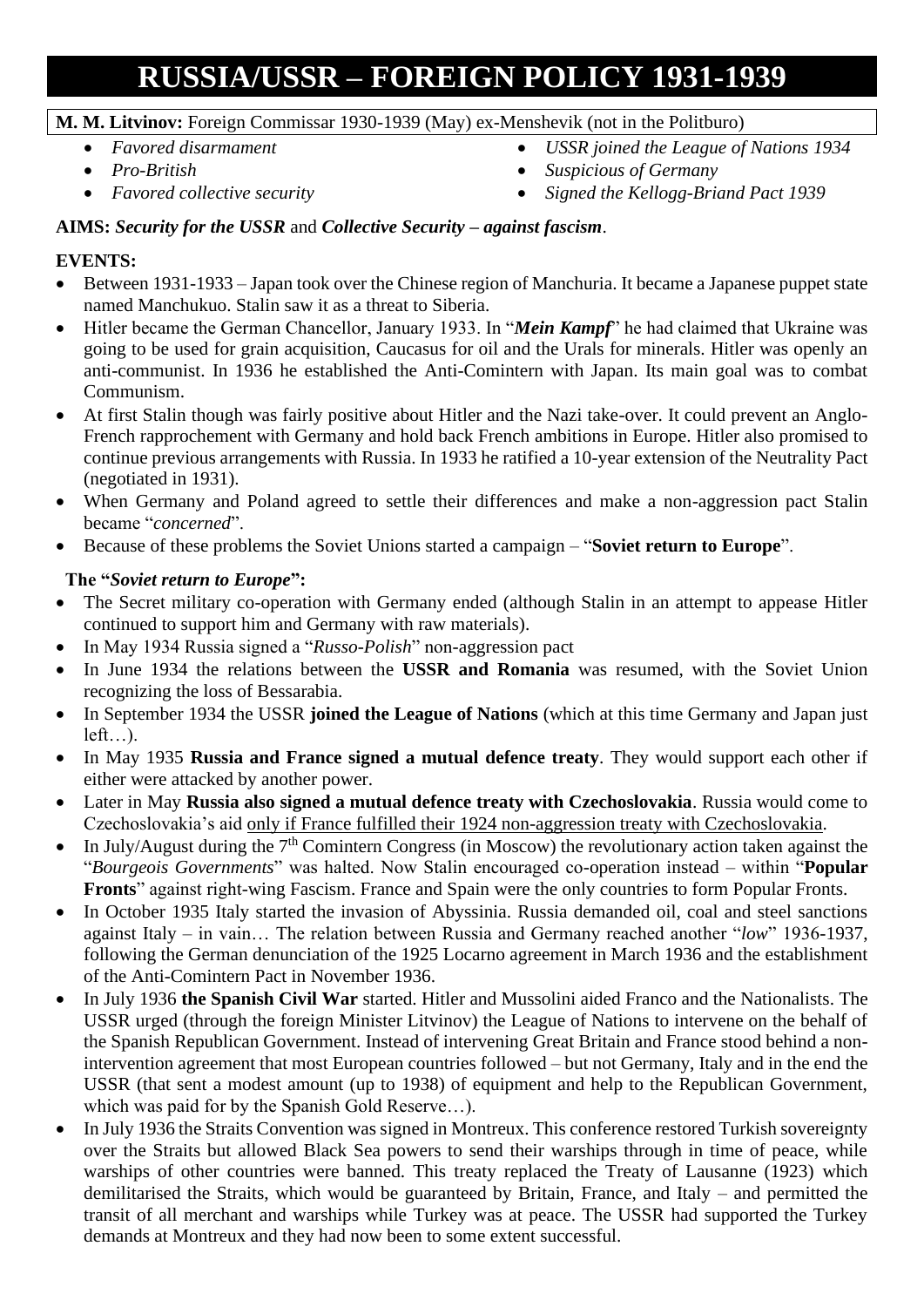- Due to the resent events **in 1936 Russia decided to introduce conscription**. Two years before this, in 1934, Stalin had already changed the FYP (Five Year Plan) which now more focused an arms build-up.
- In December Russia helped the Nationalists and the Communists in China to reach a truce the Xian Compromise. This ended the First Chinese Civil War. Now the two sides formed an alliance to fight the Japanese.

## **Relations with Japan and China in the 1930's:**

- Stalin wanted to **avoid trouble with Japan**. In 1935 he sold Russia's share of the East China Railroad to the Japanese (now Russia had completed the last part of the trans-Siberian railroad through Russian territory all the way to Vladivostok).
- To deal with the Japanese threat Russia helped bring the Xian Compromise to its conclusion. Lots of Soviet equipment and some advisers were sent to China. **In 1937 China and Russia signed a nonaggression pact.** Soviet aid to Chiang Kai Shek (Jiang Jieshi) between 1937-1939 included \$250 million in loans, 1500 military advisers and 2000 "*volunteer*" pilots.
- Several border clashes between Russia and Japan in 1938 led to a full-scale battle on the East Siberia-Manchukuo border (called *the Battle of Lake Hasan* by Russia). After almost two weeks of fighting (including planes, tanks, heavy artillery) the Japanese were driven back, and armistice was signed.
- In May 1939 new fights between Russia and Japan occurred. Now the Japanese troops were driven back from the Nomonhan district of Outer Mongolia. A truce was signed.

## **Relations with Germany by the end of the 1930's:**

- Stalin changed his stern policy against Germany after the deteriorated relations with Japan and the appeasement policy of Britain and France plus their refusal to conclude an alliance with Russia.
- The USSR was not invited to the Munich Conference of September 1938. At this conference the British Prime Minister Chamberlain and the French Prime Minister Daladier agreed to let Germany annex the Sudetenland (and later most of Czechoslovakia). Thereby France dishonoured their 1924 Treaty with the Czechs. Stalin saw it as an attempt of the Western Powers to divert Hitler's focus towards the East. Russia had publicly announced its willingness to support the Czechs, but they had gained no support.
- After Germany seized the rest of Czechoslovakia **in March 1939 the USSR (Litvinov) proposed a conference between the British, French, Polish, Soviet and Turkish representatives to consider future military action.** The British government rejected the proposal as "*premature*" and no conference followed.
- Later in March Hitler denounced the 1934 German-Polish Non-Aggression Pact. This was according to Stalin another sign of Germany's intentions in the East. **Litvinov outlined a French, British and Russian alliance with military commitments against Fascist Powers.** Britain once again refused to agree on Litvinov's suggestion. However, in April 1939, both France and Britain guaranteed Poland, signing a Pact of Mutual Assistance with Poland. This was a bit of relief for Stalin. Now he could remain neutral and see the western powers destroy each other.

#### **Situation 1930's:**

- At the beginning of the 1930's the USSR had been accepted by most countries and traded with several Western Powers. The relation with Germany after Hitler came into power became worse. This led to tension between the countries. Litvinov tried to open up for cooperation with the Western Powers.
- In Asia Japan expanded their territory from Korea into Manchuria which meant that Japan and the USSR now had a common border. The aggressive Japanese foreign policy led to tension between the countries.
- In China a Civil War between nationalists (*Jian Jieshi*) and communists (*Mao Zedong*) made the situation worse. Stalin tried to keep the door open to both sides – something that built up tension between Mao Zedong and Stalin. This tension would last after Mao came into power (1949)
- In 1934 the USSR abandoned the previous attacks on "*bourgeois governments*" and a new policy of cooperation against fascism was established (**1935 – Popular Fronts**). The Soviet Union joined the League of Nations 1934 and tried to find a way to work together with France and Great Britain.
- The Soviet domestic situation (**Great Purges 1935-38/39**) affected the relation with France and Britain
- The **appeasement policy, critique against the Purges** and the **refusal to form a front against the aggressive German foreign policy** made Stalin consider Germany. In 1939 Germany proposed renewed trade between Germany and the USSR. Litvinov, a Jew and married to an English woman, was replaced...